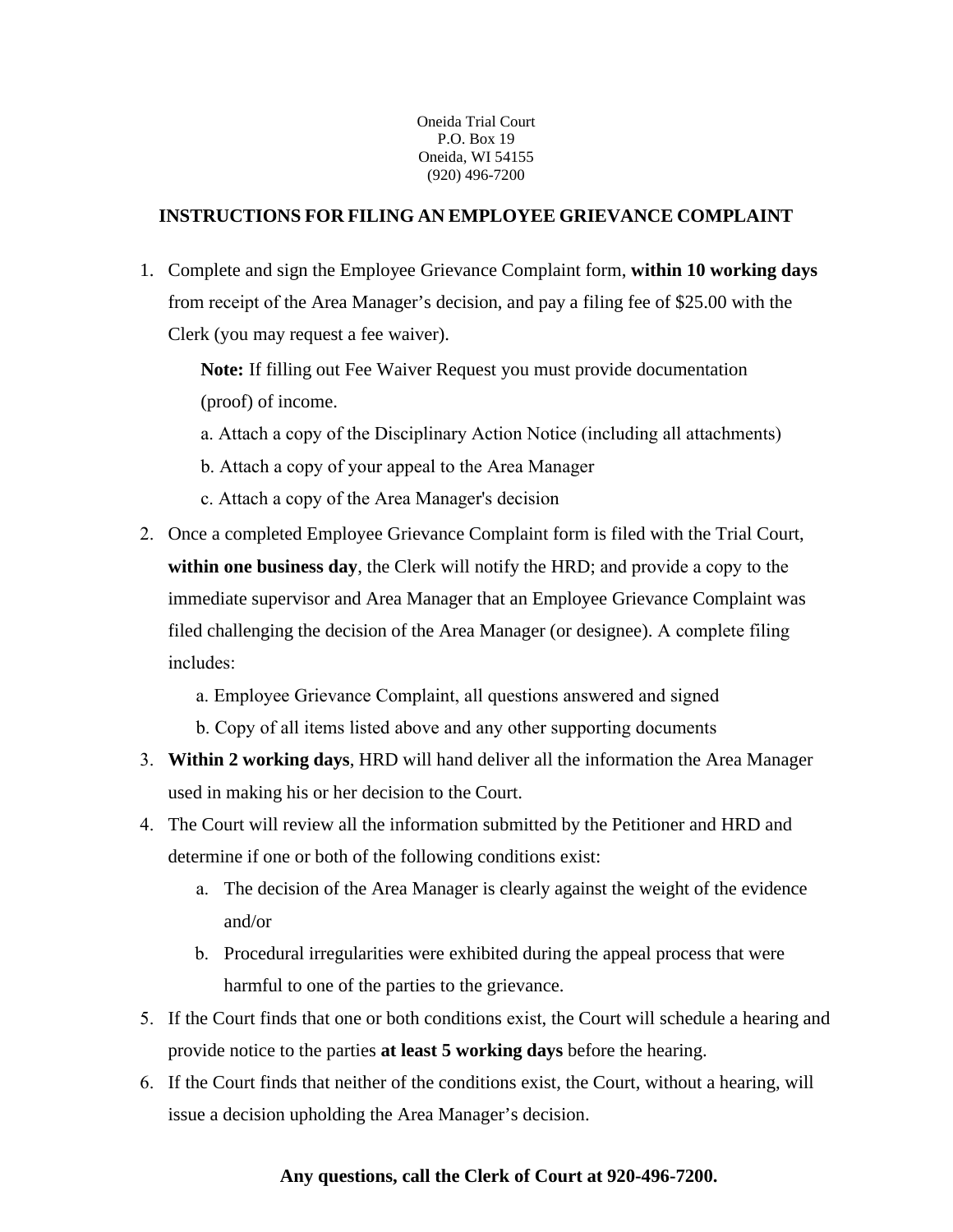Oneida Trial Court P.O. Box 19 Oneida, WI 54155 (920) 496-7200

# **EMPLOYEE GRIEVANCE COMPLAINT**

Case No. \_\_\_\_\_\_\_\_\_\_\_\_\_\_\_\_\_\_

**Petitioner**:  $\Box$  Check this box if you are represented by an attorney or advocate and attach their information on a separate sheet.

| Enter the name,<br>address and<br>daytime phone<br>number of the<br>person to be<br>protected. (You<br>are the Petitioner). | Middle name<br>First name                                         |       |     | Last name                  |
|-----------------------------------------------------------------------------------------------------------------------------|-------------------------------------------------------------------|-------|-----|----------------------------|
|                                                                                                                             | <b>Current Mailing Address</b>                                    |       |     | Employee No.               |
|                                                                                                                             | City                                                              | State | Zip | Daytime Phone Number       |
|                                                                                                                             | Name of person completing Petition (If different from Petitioner) |       |     | Relationship to Petitioner |

|                                             | <b>Respondent (Area Manager):</b> |              |               |                      |
|---------------------------------------------|-----------------------------------|--------------|---------------|----------------------|
| Enter the name,<br>address, and             |                                   |              |               |                      |
| phone number of                             | (Area Manager) First name         |              | Middle name   | Last name            |
| the person you are<br>seeking a             |                                   |              |               |                      |
| Personnel/Employ<br>ment matter<br>against. | <b>Current Mailing Address</b>    |              | Email address | Department/Entity    |
| (Respondent)                                | City                              | <b>State</b> | Zip           | Daytime Phone Number |

#### **EMPLOYMENT GRIEVANCE COMPLAINT**

**1.** Please check all the following that apply to your case:

| Written Warning<br>$\perp$ | $\Box$ Suspension (number of days $\_\_\_\_\_$ ) |
|----------------------------|--------------------------------------------------|
| $\Box$ Termination         | Other Adverse Employment Action (Please provide) |
|                            |                                                  |
|                            |                                                  |

\_\_\_\_\_\_\_\_\_\_\_\_\_\_\_\_\_\_\_\_\_\_\_\_\_\_\_\_\_\_\_\_\_\_\_\_\_\_\_\_\_\_\_\_\_\_\_\_\_\_\_\_\_\_\_\_\_\_\_\_\_\_\_\_\_\_\_\_\_\_\_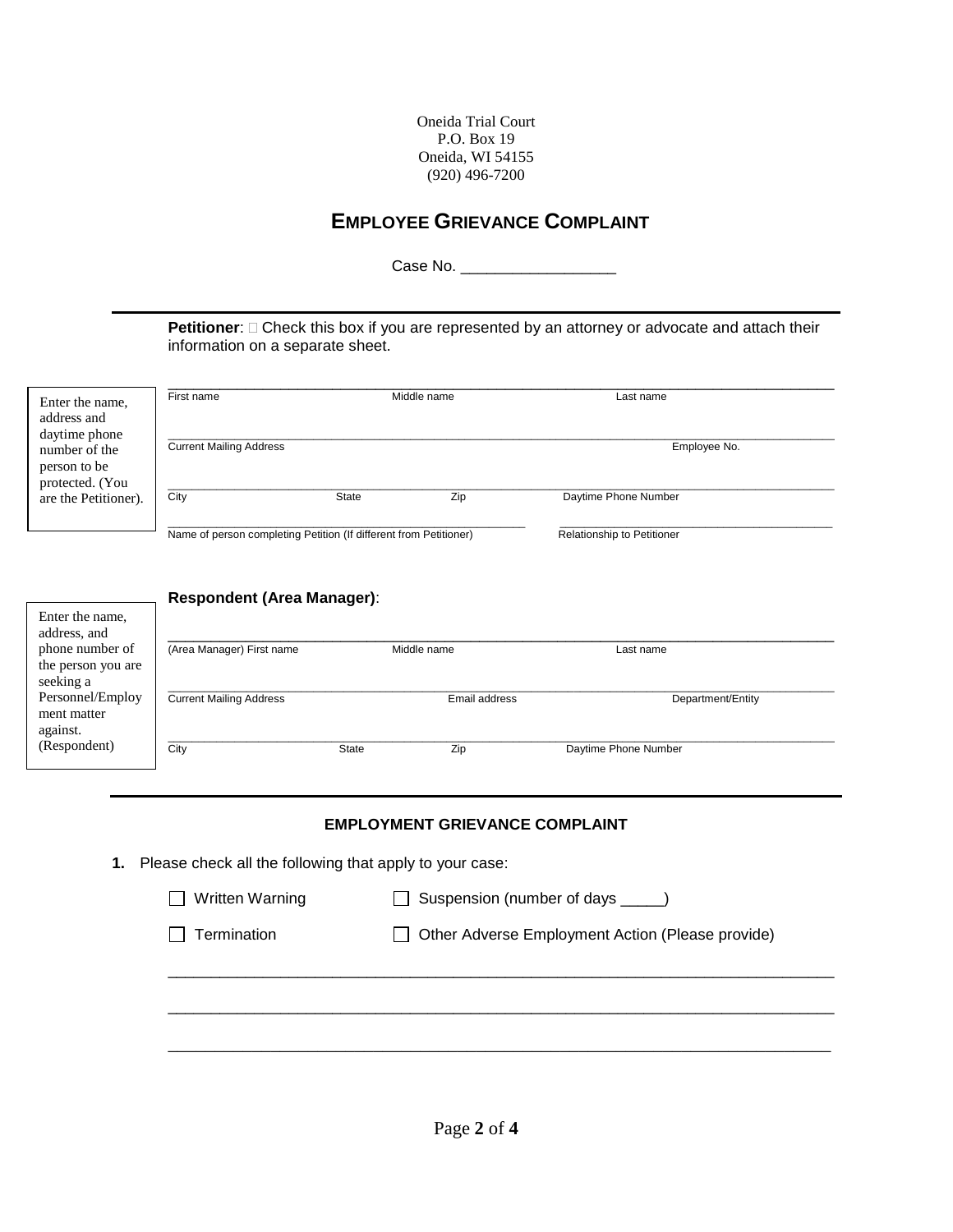| 2. When you filed your appeal to the Area Manager, did you also file it with the HRD Manager or |
|-------------------------------------------------------------------------------------------------|
| designee?                                                                                       |

| ∣ No<br>∣∣ Yes |
|----------------|
|----------------|

- **3.** Has an Area Manager issued a decision on your case?
	- **Yes No**
	- A. If yes, please provide when you received the Area Manager's decision and the Area Manager's Name, Title, Program/Entity/Department and email address

\_\_\_\_\_\_\_\_\_\_\_\_\_\_\_\_\_\_\_\_\_\_\_\_\_\_\_\_\_\_\_\_\_\_\_\_\_\_\_\_\_\_\_\_\_\_\_\_\_\_\_\_\_\_\_\_\_\_\_\_\_\_\_\_\_\_\_\_\_\_\_\_\_\_\_\_\_\_\_\_\_

\_\_\_\_\_\_\_\_\_\_\_\_\_\_\_\_\_\_\_\_\_\_\_\_\_\_\_\_\_\_\_\_\_\_\_\_\_\_\_\_\_\_\_\_\_\_\_\_\_\_\_\_\_\_\_\_\_\_\_\_\_\_\_\_\_\_\_\_\_\_\_\_\_\_\_\_\_\_\_\_\_

\_\_\_\_\_\_\_\_\_\_\_\_\_\_\_\_\_\_\_\_\_\_\_\_\_\_\_\_\_\_\_\_\_\_\_\_\_\_\_\_\_\_\_\_\_\_\_\_\_\_\_\_\_\_\_\_\_\_\_\_\_\_\_\_\_\_\_\_\_\_\_\_\_\_\_\_\_\_\_\_\_

**4.** Please provide a brief explanation as to what occurred:

| Please explain<br>what<br>happened that<br>you do not<br>agree with. |  |
|----------------------------------------------------------------------|--|
|                                                                      |  |

 $\Box$  See attached for more information

**5.** Will new evidence, previously unavailable be introduced at the Judiciary – Trial Court?

| New evidence  |
|---------------|
| means         |
| something the |
| Area Manager  |
| should have   |
| considered    |
| when making   |
| the decision  |
| but did not.  |
|               |

- **Yes No**
- a. If yes, please provide a brief description of the new evidence and explain why it was previously unavailable:

□ See attached for more information

(If new evidence is introduced at the Judiciary – Trial Court, the hearing will be suspended and the case will be remanded to the Area Manager for reconsideration)

\_\_\_\_\_\_\_\_\_\_\_\_\_\_\_\_\_\_\_\_\_\_\_\_\_\_\_\_\_\_\_\_\_\_\_\_\_\_\_\_\_\_\_\_\_\_\_\_\_\_\_\_\_\_\_\_\_\_\_\_\_\_\_\_\_\_\_\_\_\_\_\_\_\_\_\_\_

\_\_\_\_\_\_\_\_\_\_\_\_\_\_\_\_\_\_\_\_\_\_\_\_\_\_\_\_\_\_\_\_\_\_\_\_\_\_\_\_\_\_\_\_\_\_\_\_\_\_\_\_\_\_\_\_\_\_\_\_\_\_\_\_\_\_\_\_\_\_\_\_\_\_\_\_\_

\_\_\_\_\_\_\_\_\_\_\_\_\_\_\_\_\_\_\_\_\_\_\_\_\_\_\_\_\_\_\_\_\_\_\_\_\_\_\_\_\_\_\_\_\_\_\_\_\_\_\_\_\_\_\_\_\_\_\_\_\_\_\_\_\_\_\_\_\_\_\_\_\_\_\_\_\_

**6.** Please provide information addressing either or both of the following:

| Explain why<br>the Area | The decision of the Area Manager is clearly against the weight of the evidence because:<br>а. |
|-------------------------|-----------------------------------------------------------------------------------------------|
| Manager's               |                                                                                               |
| decision is not         |                                                                                               |
| supported by            |                                                                                               |
| facts that are in       |                                                                                               |
| your favor.             |                                                                                               |

 $\square$  See attached for more information